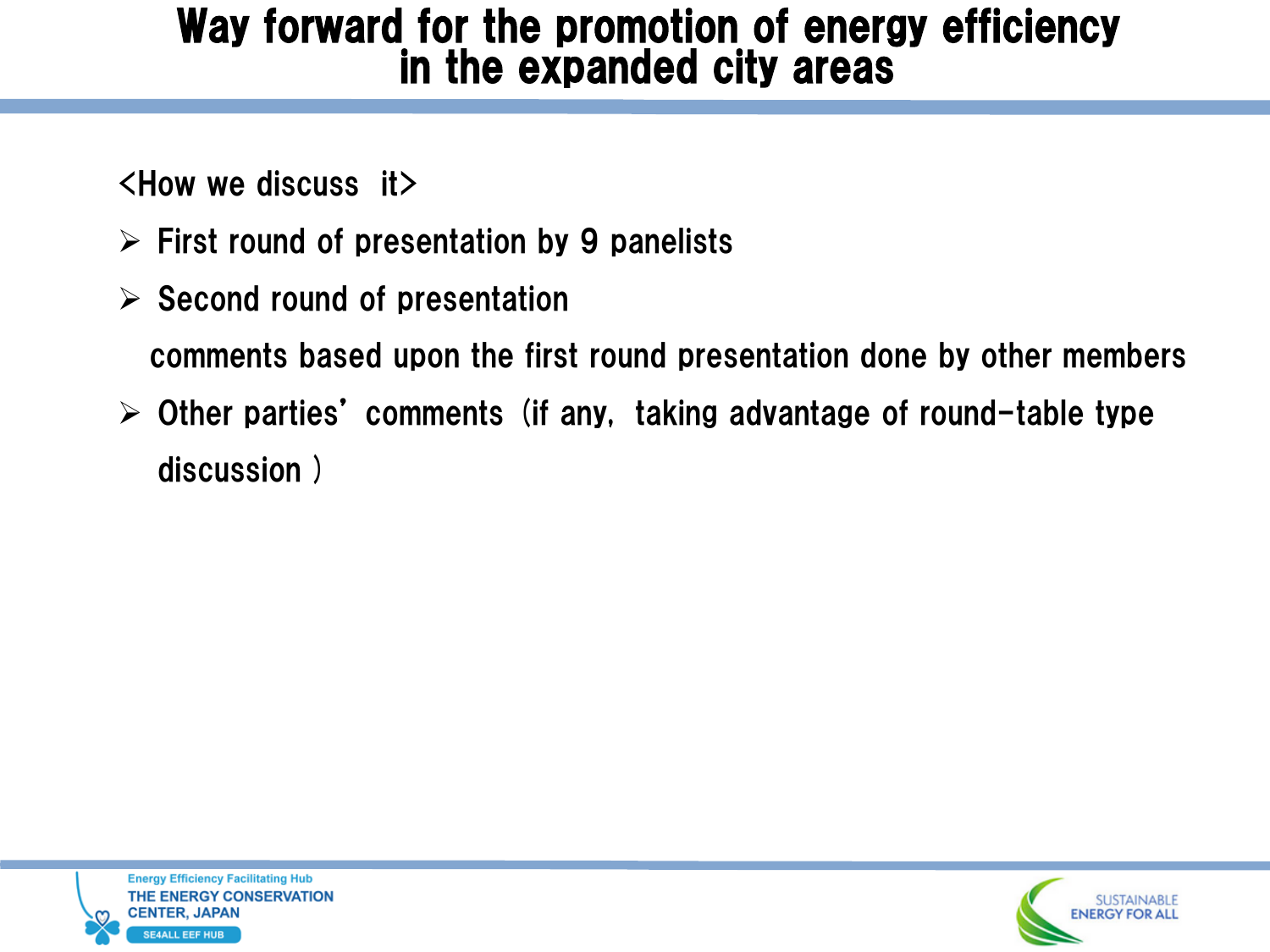# Way forward for the promotion of energy efficiency in the expanded city areas

## $\triangleright$  Discussion -1

We have expanded our discussions from buildings to transportation and district energy systems in Sessions 1 to 3. In this session from the viewpoint of expanded city area, we show Kitakyusyu, Hanoi and Nairobi cases for your reference under captioned theme;

- $\triangleright$  KitaKyushu reports the results and problems of extensive energy management in the city including the industry element
- $\triangleright$  Hanoi introduces the policy of efficient use of energy and its problems for implementation in the expanding Hanoi metropolitan area.
- $\triangleright$  Nairobi introduces Improvement of energy circumstances and urban energy efficiency including waste power generation in Kenya.



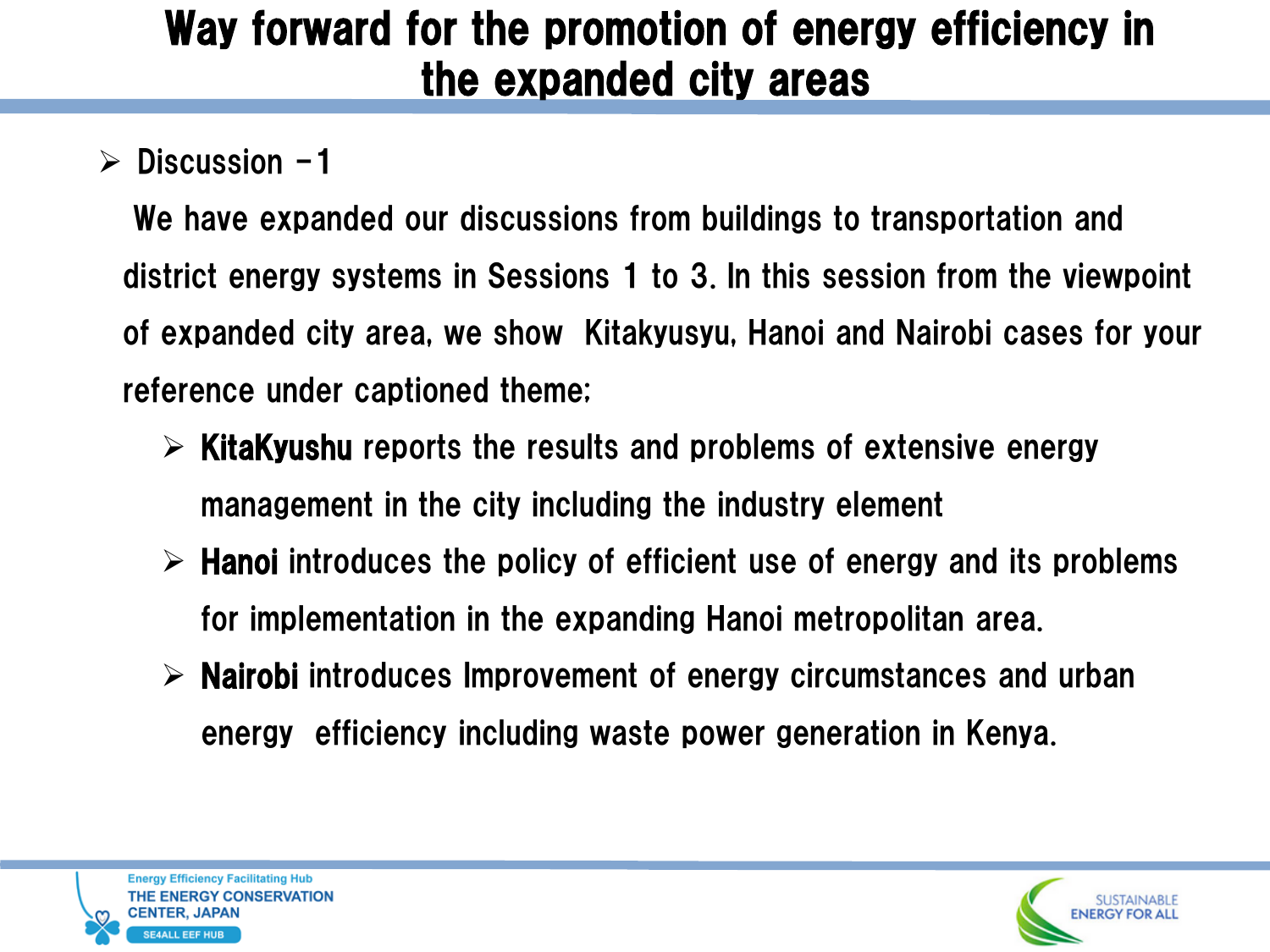#### Way forward for the promotion of energy efficiency in the expanded city areas i<br>I

- $\triangleright$  Discussion-2
	- $\triangleright$  IBM Japan and Nikken Sekkei Research Institute present a future EE&C technology trend as well as the latest technologies. In addition, the WB will introduce an effective financial support scheme for promotion of urban energy efficiency
	- $\triangleright$  C2E2 From viewpoints of SE4ALL Hub, introduces their activities to achieve the SE4ALL objectives. Then, ECCJ, as EE&C Facilitating Hub, propose the possible future activities in order to function as one of the hubs of SE4ALL.
	- $\triangleright$  Finally, SE4ALL secretariat and METI in charge of this project make comments on the outcomes of the discussions of two day forum and proposes the future direction of the EEC works under SE4ALL initiatives.